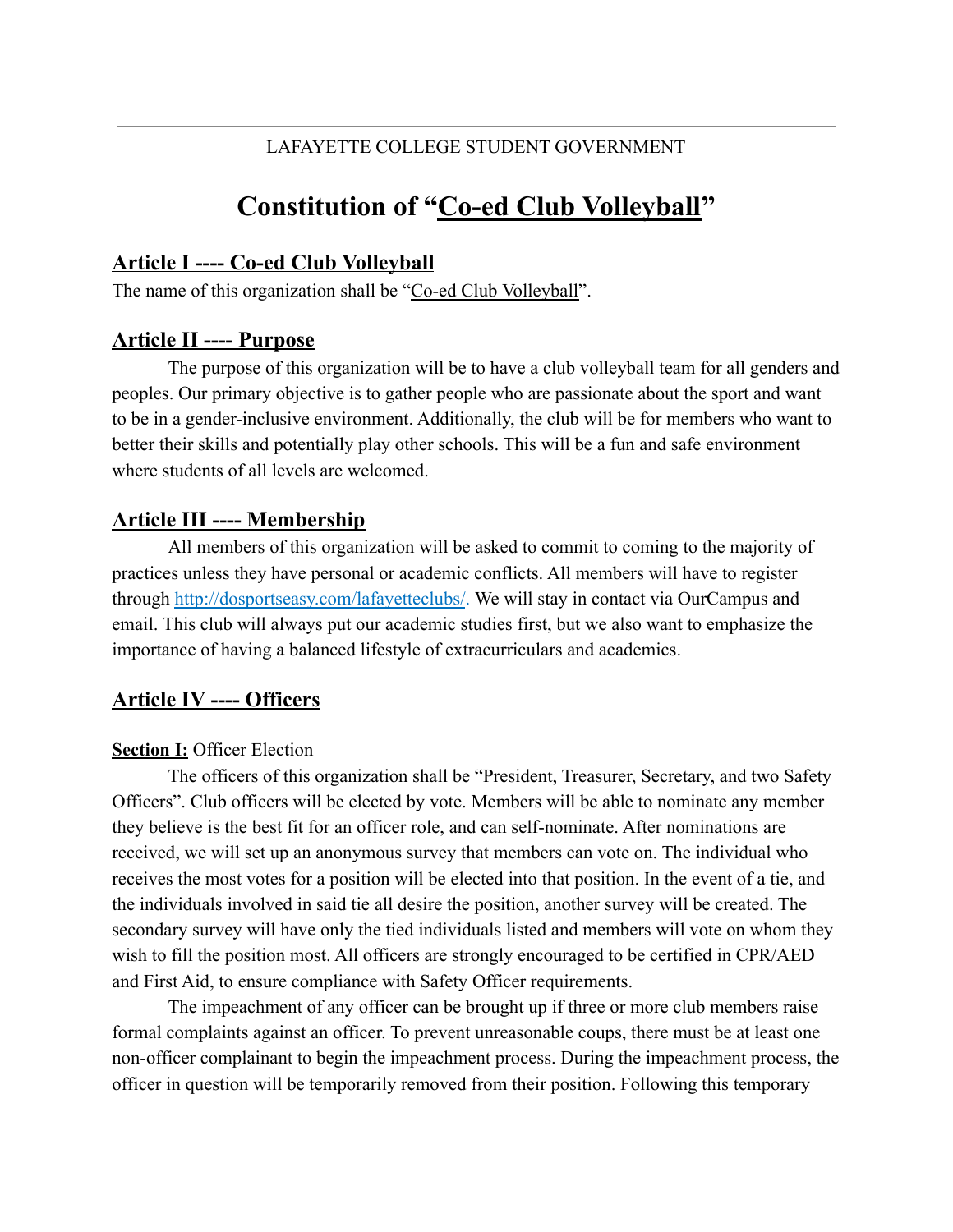removal, the remaining officers will vote on the permanent removal of the officer in question; the impeachment of any club officer will occur after a unanimous decision.

If a tie between the remaining officers is reached, the club will collectively vote upon the issue, and a majority vote  $\frac{1}{2}$  of members or greater) in favor of removal of the offending officer will result in said officer's removal. Should the remaining officers vote against the impeachment of the officer in question, a vote of  $\frac{3}{4}$  club majority can overrule the remaining officers, resulting in the removal of the officer in question. Depending on the severity of the complaints raised against the removed officer, they may also be expelled from the club.

#### **Section II:** President

Elected by members, the President will be in charge of the club. The President will serve as the Program Chair and primary contact of the club. In addition to being the primary liaison with the Office of Student Involvement and Leadership and Recreation Services, the president will oversee membership, making sure that all members are registered properly and are attending practices often.

#### **Section III: Treasurer**

Elected by members, the Treasurer will handle the budget for the club and oversee equipment conditions. If new equipment must be bought it will be through the Treasurer. See **Article IX** for further details of club spending.

#### **Section IV: Secretary**

Elected by members, the club Secretary will keep in contact with members regarding any news related to the club; this includes but is not limited to club practices, meetings, elections, and potential tournaments.

#### **Section V:** Safety Officers

Safety Officers are typically club officers or are elected by members. In the event that the club officers cannot fill the positions of two Safety Officers, a voting process similar to that in **Article IV** will be followed. The two Safety Officers are required to have CPR/AED and First Aid training. They must be committed and show up to practices to mitigate injury risks.

#### **Article V ---- Meetings**

Co-ed Club Volleyball shall meet once a week to start, and then ideally gather twice a week as we grow as a team. However, our meetings will also depend on the availability of the gym, which will be discussed with REC Services. Our officers will meet at least once every week. These weekly meetings will serve as planning meetings, and, as necessary, business and/or administrative meetings. To fully conduct meetings of import, an ideal quorum of all three officers will be required. However, should any of the officers be unable to attend, an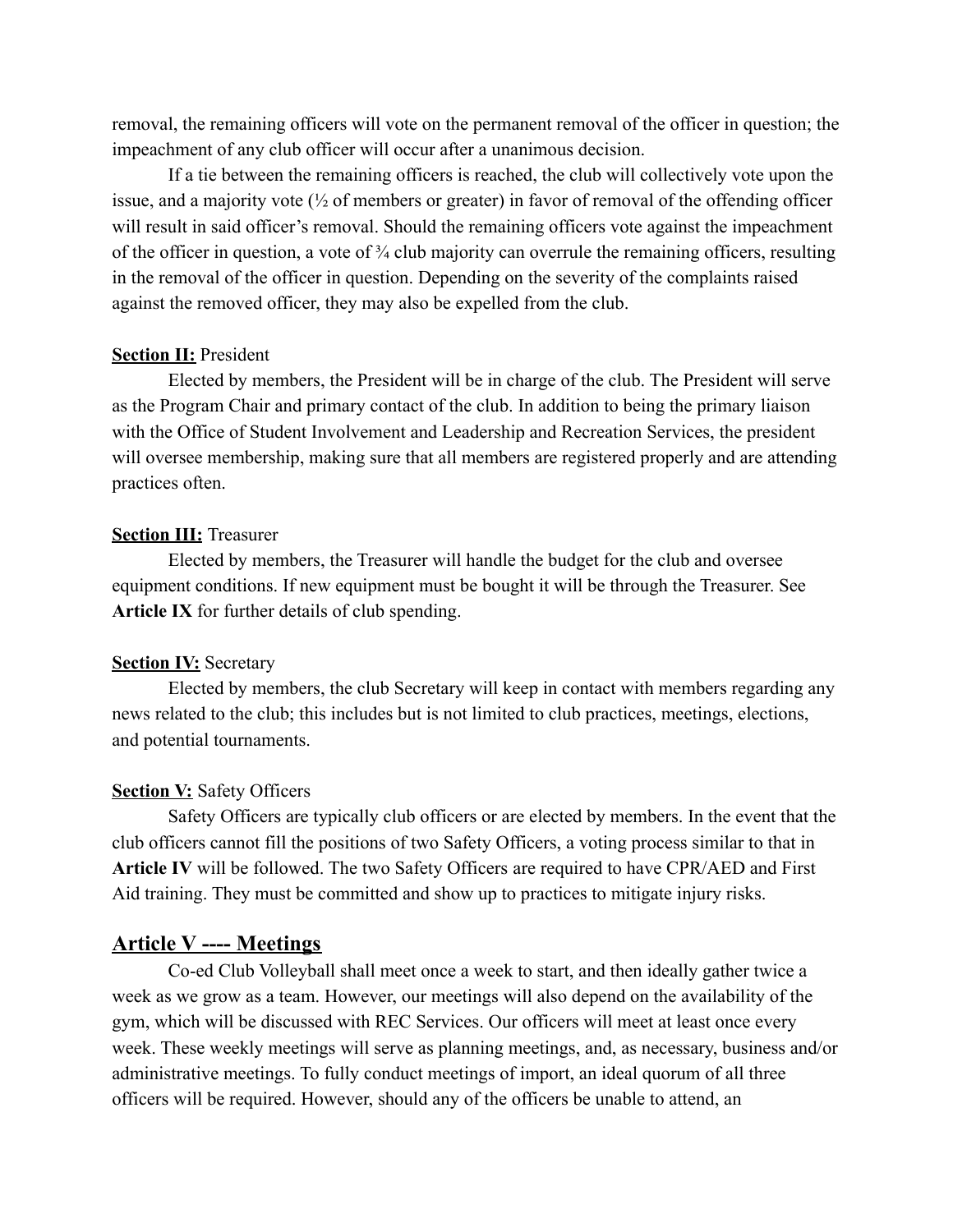administrative meeting can be held with the remaining officer(s), with the express consent of the officer(s) unable to attend. These meeting guidelines are not required in the situation of the impeachment process delineated in **Article IV.**

# **Article VI ---- Procedure**

The meetings of this organization shall be conducted according to parliamentary law as defined in *Robert's Rules of Order* and draw inspiration from Michael Scott's leadership book, titled *Somehow, I Manage*.

# **Article VII ---- Amendments**

This constitution may be amended through a vote that surpasses ⅔ of the club membership, or through the unanimous vote of the club officers. If an amendment vote falls below ⅔ of the entire club membership, the officers may override all proposed amendments with a unanimous vote.

# **Article VIII ---- Risk Management**

### **Section I: Injuries**

In order to minimize the risk of injuries, we will teach new players how to safely play the game. Fundamentals will be taught and reinforced to ensure that dangerous habits do not take root early on.

### **Section II: Hazing**

Hazing, bullying, or mistreatment of any kind will not be tolerated. If any such incidents are found or reported within the club, all club officers will investigate the situation internally, according to the guidelines of **Article VIII, Section III**. Proven hazing offenders will serve at minimum a year-long suspension from the club and will be reported to the proper authorities. The severity and duration of punishments will be decided on a case-by-case basis.

#### **Section III: Member Violations**

A very similar process as delineated in **Article IV, Section I** shall be used for the suspension or expulsion of any non-officer member of the club, with minor changes. Instead, beginning this process has no member limitation; if a formal complaint is raised against a non-officer member of the club, the voting process described in **Article IV** will convene as soon as possible. Depending on the severity of the member's transgressions, they may be suspended from club activities for an appropriate duration or expelled from the club overall.